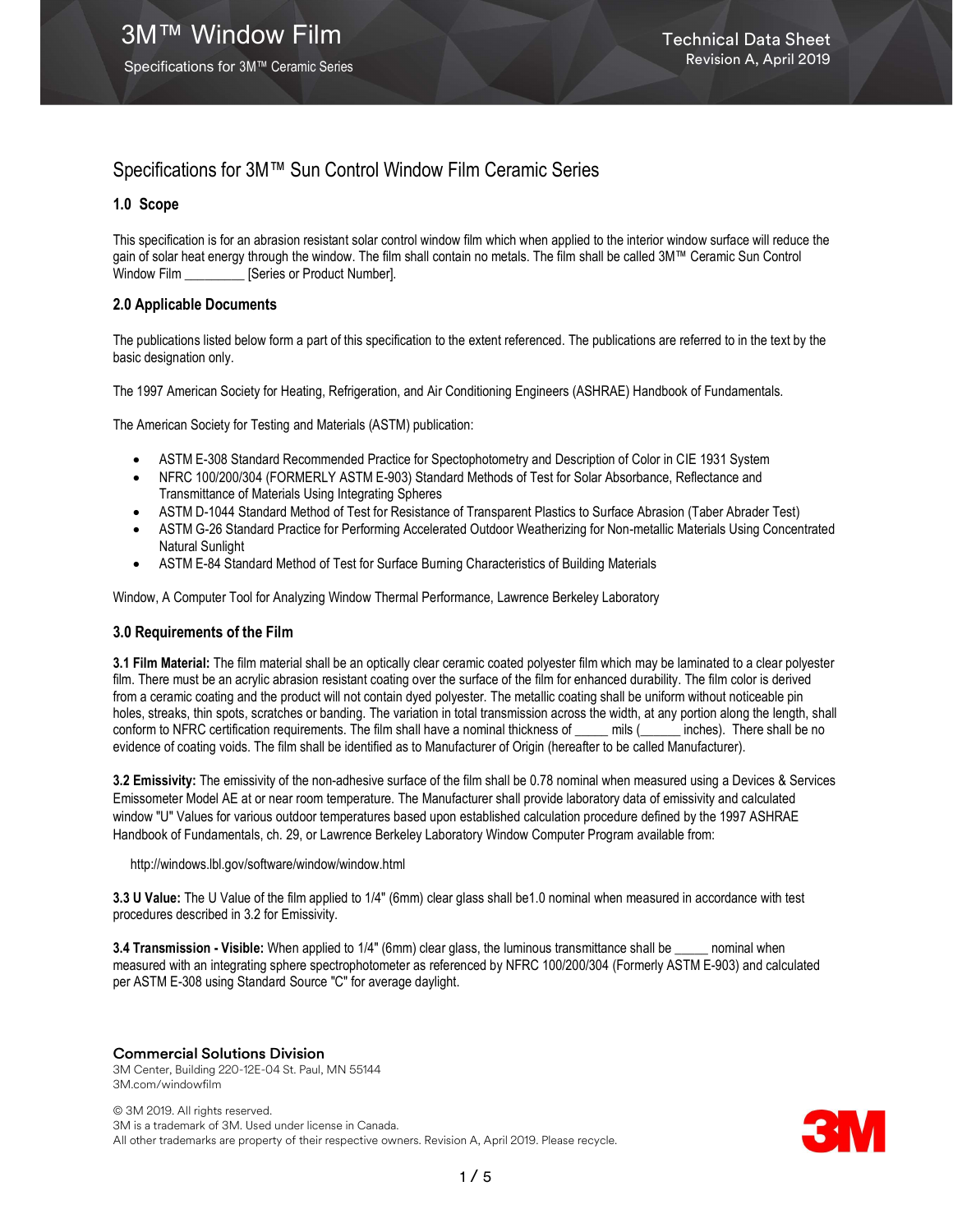Specifications for 3M™ Ceramic Series

3.5 Reflection – Visible, Exterior: When applied to 1/4" (6mm) clear glass, the total luminous reflection from the glass surface shall be nominal when measured with an integrating sphere spectrophotometer as referenced by NFRC 100/200/304 (Formerly ASTM E-903) and calculated per ASTM E-308 using Standard CIE Source "C" for average daylight.

3.6 Reflection – Visible, Interior: When applied to 1/4" (6mm) clear glass, the total luminous reflection from the glass surface shall be nominal when measured with an integrating sphere spectrophotometer as referenced by NFRC 100/200/304 (FORMERLY ASTM E-903) and calculated per ASTM E-308 using Standard CIE Source "C" for average daylight.

3.7 Rejected – Ultraviolet Light: When applied to 1/4" 6mm) clear glass, the total rejection of solar ultraviolet radiation of air mass = 2 over the spectral range of 3000 to 3800 angstroms shall be 99.9% minimum when measured with an integrating sphere spectrophotometer as referenced by NFRC 100/200/304 (FORMERLY ASTM E-903).

3.8 Light to Solar Heat Gain: When applied to ¼" (6mm) clear glass, the Light to Solar Heat Gain (Defined as the ratio of visible light transmission to shading coefficient) shall be \_\_\_\_\_\_ Nominal.

3.9 Shading Coefficient: When applied to 1/4" (6mm) clear glass, the shading coefficient shall be \_\_\_\_\_ nominal (\_\_\_\_ at 60 Degrees) as measured per NFRC 100/200/304 (FORMERLY ASTM E-903) and computed in accordance with the established procedures defined by

The ASHRAE Handbook of Fundamentals.

3.10 Total Solar Energy Rejected: – 90 Degree Angle – nominal incidence

#### 3.10.1 Total Solar Energy Rejected: – 60 Degree Angle

3.11 Adhesive System: The film shall be supplied with an optically clear pressure sensitive weather able acrylic adhesive applied uniformly over the surface opposite the abrasion resistant coating.

3.12 Flammability: The Manufacturer shall provide independent test data showing that the window film shall meet the requirements of a Class A Interior Finish for Building Materials for both Flame Spread Index and Smoke Development Values per ASTM E-84.

3.13 Abrasion Resistance: The Manufacturer shall provide independent test data showing that the film shall have a surface coating that is resistant to abrasion such that, less than 5% increase of transmitted light haze will result in accordance with ASTM D-1044 using 50 cycles, 500 grams weight, and the CS10F Calibrase Wheel.

#### 4.0 Requirements of the Authorized Dealer/Applicator (ADA)

4.1 The ADA shall provide documentation that the ADA is authorized by the Manufacturer to install window film as per the Manufacturer's specifications and in accordance with specific requests as to be determined and agreed to by the customer.

4.2 Authorization of dealership may be verified through the company's ADA Identification Number.

4.3 The ADA will provide a commercial building reference list of  $($ <sub>#</sub>) properties where the ADA has installed window film. This list will include the following information:

- \* Name of building
- \* The name and telephone number of a management contact
- \* Type of glass
- \* Type of film
- \* Amount of film installed
- \* Date of completion

4.4 Upon request, the ADA will provide a Glass Stress Analysis of the existing glass and proposed glass/film combination as recommended by the film Manufacturer.

4.5 Upon request, the ADA will provide an application analysis to determine available energy cost r education and savings.

#### Commercial Solutions Division

3M Center, Building 220-12E-04 St. Paul, MN 55144 3M.com/windowfilm

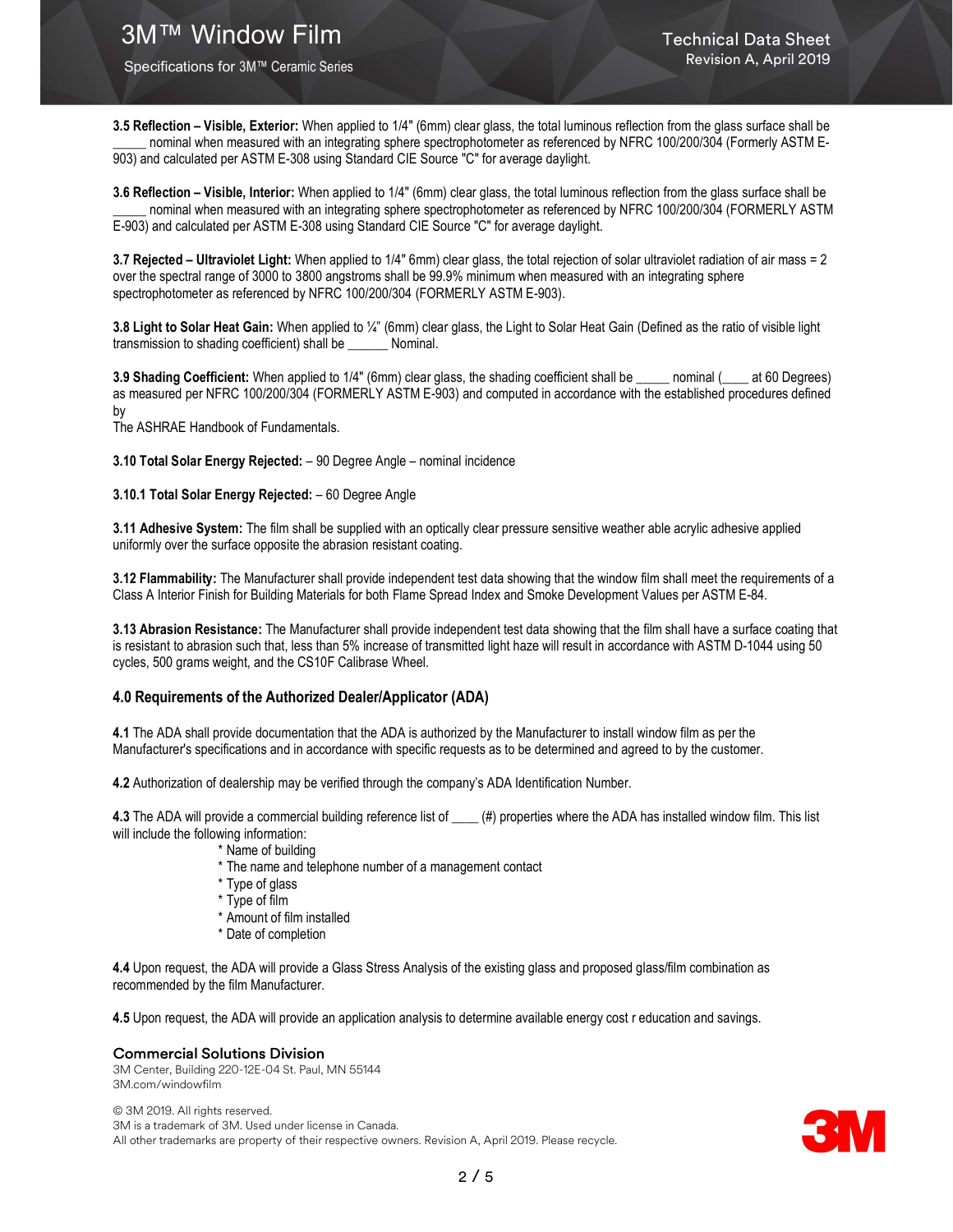# **3M™ Window Film Technical Data Sheet**

Specifications for 3M™ Ceramic Series

## 5.0 Requirements of the Manufacturer

5.1 The Manufacturer will ensure proper quality control during production, shipping and inventory, clearly identify and label each film core with the product designation and run number.

#### 5.2 Materials shall be manufactured by:

3M Commercial Solutions Division 3M Center Building 280 St. Paul, MN 55144-1000

#### 5.3 3M CSD Point of Contact:

Jennifer Daly 651-737-1281

## 6.0 Application

## Purchased Through:

Energy Products Distribution 9223 Harford Road Baltimore, MD 21234 1-800-537-3911 | info@epdwindowfilm.com

6.1 Examination: Examine glass surfaces to receive new film and verify that they are free from defects and imperfections which will affect the final appearance. Correct and/or note all such deficiencies to the owner prior to commencing film application.

#### 6.2 Preparation:

- a. The use of protective tarps and/or drop cloths to cover office interior furnishing near the window is recommended.
- b. The window and window framing will be cleaned thoroughly with a neutral cleaning solution. The inside surface of the window glass shall be bladed with industrial razors to ensure the removal of any foreign contaminants.
- c. Toweling or other absorbent material shall be placed on the window sill or sash to absorb moisture generated by the film application process.

6.3 Installation: The film shall be applied as to the specifications of the Manufacturer by an ADA.

- a. Materials will be delivered to the job site with the manufacturer's labels intact and legible.
- b. Film edges shall be cut neatly and square at a uniform distance of 1/8" (3mm) to 1/16" (1,5mm) of the window sealing device.
- c. Edge Seal None required. 3M Sun Control Window Film Prestige Series do not contain metals.
- d. Water and film slip solution shall be used on the window glass and adhesive to facilitate the proper positioning of the film.
- e. To ensure efficient removal of excess water from the underside of the film and to maximize bonding of the pressure sensitive adhesive, polyplastic bladed squeegees shall be used.
- f. Upon completion, the film may have a dimpled appearance from residual moisture. Said moisture shall, under reasonable weather conditions, dry flat with no moisture dimples within a period of 30 calendar days when viewed under normal viewing conditions.

After installation, any left over material and/or debris will be removed and the work area will be returned to original condition. ADA will protect the film before, during and after the installation.

## 7.0 Cleaning

The film may be washed using common window cleaning solutions, including ammonia solutions, 30 days after application. Abrasive type cleaning agents and bristle brushes which could scratch the film must not be used. Synthetic sponges or soft cloths are recommended.

## 8.0 Warranty

Films Covered: CM30, CM40 and CM50

8.1 The application shall be warranted by the film manufacturer (3M) for a period of Fifteen (15) years in that the film will maintain solar reflective properties without cracking, crazing, delaminating, bubbling, peeling or discoloration. In the event that the product is found to be defective under warranty, the seller will replace such quantity of the film proved to be defective and will additionally provide the removal and reapplication labor free of charge.

## Commercial Solutions Division

3M Center, Building 220-12E-04 St. Paul, MN 55144 3M.com/windowfilm

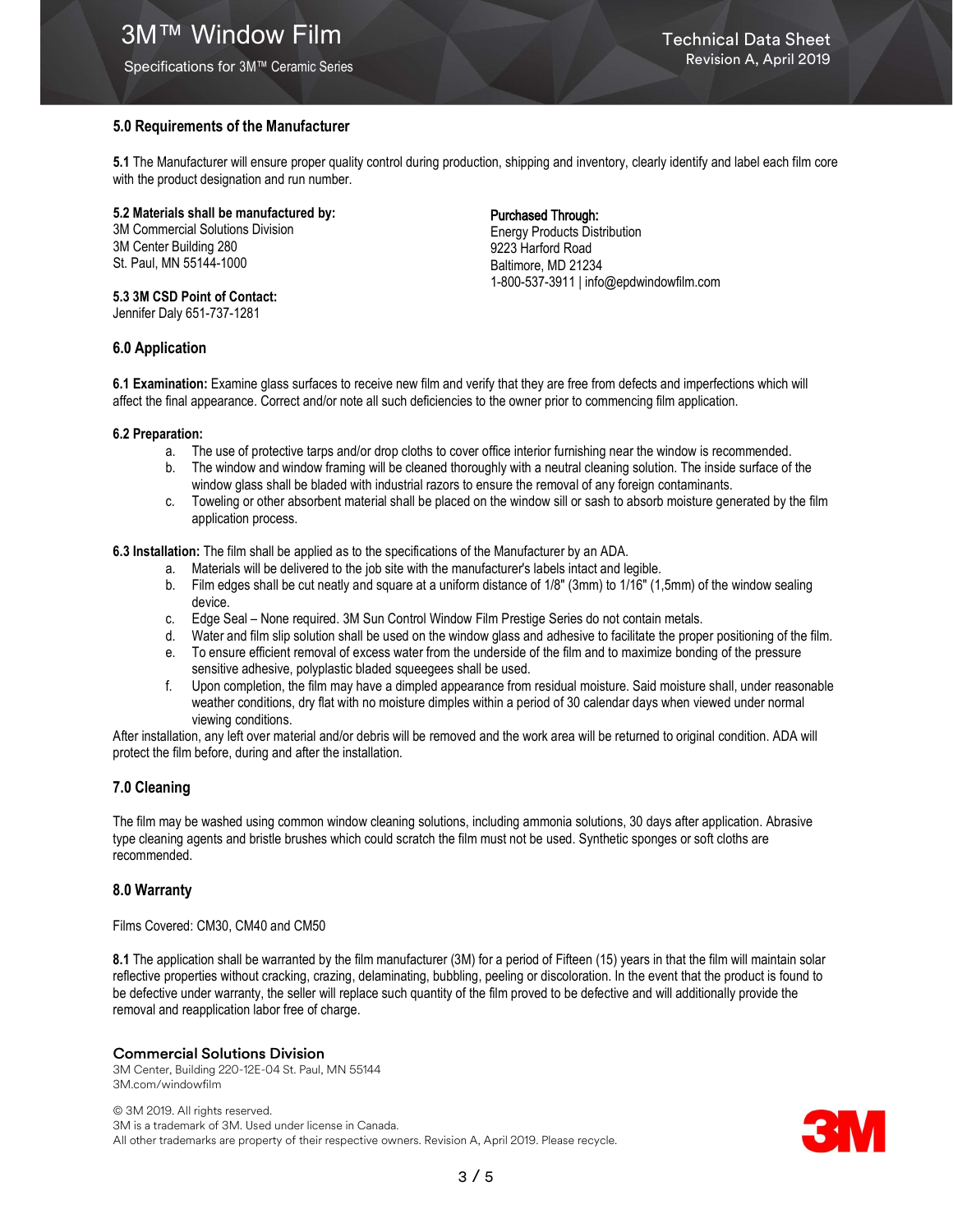Specifications for 3M™ Ceramic Series

8.2 The film manufacturer (3M) also warrants against glass failure (maximum value \$500 per window) due to thermal shock fracture of glass provided the film is applied to recommended types of glass and the failure occurs within sixty (60) months from the start of application. Any glass failure must be reviewed by the film manufacturer (3M) prior to replacement.

| Section | Title                                               | <b>3M Window Films</b> |             |             |
|---------|-----------------------------------------------------|------------------------|-------------|-------------|
|         | <b>Film</b>                                         | CM30                   | <b>CM40</b> | <b>CM50</b> |
| 3.1     | Thickness (mils)                                    | 2.5                    | 2.5         | 2.5         |
|         | (inches)                                            | 0.0025                 | 0.0025      | 0.0025      |
| 3.3     | U value                                             | 1.02                   | 1.03        | 1.03        |
| 3.4     | Visible Light Transmission                          | 36%                    | 44%         | 53%         |
| 3.5     | Visible Light Reflection - Exterior                 | 17%                    | 14%         | 12%         |
| 3.6     | Visible Light Reflection - Interior                 | 15%                    | 12%         | 10%         |
| 3.7     | <b>Ultraviolet Rejection</b>                        | 99%                    | 99%         | 99%         |
| 3.9     | Shading Coefficient - 90 degrees (normal incidence) | 0.47                   | 0.54        | 0.61        |

Note: Performance based upon ¼ clear glass

# Commercial Solutions Division

3M Center, Building 220-12E-04 St. Paul, MN 55144 3M.com/windowfilm